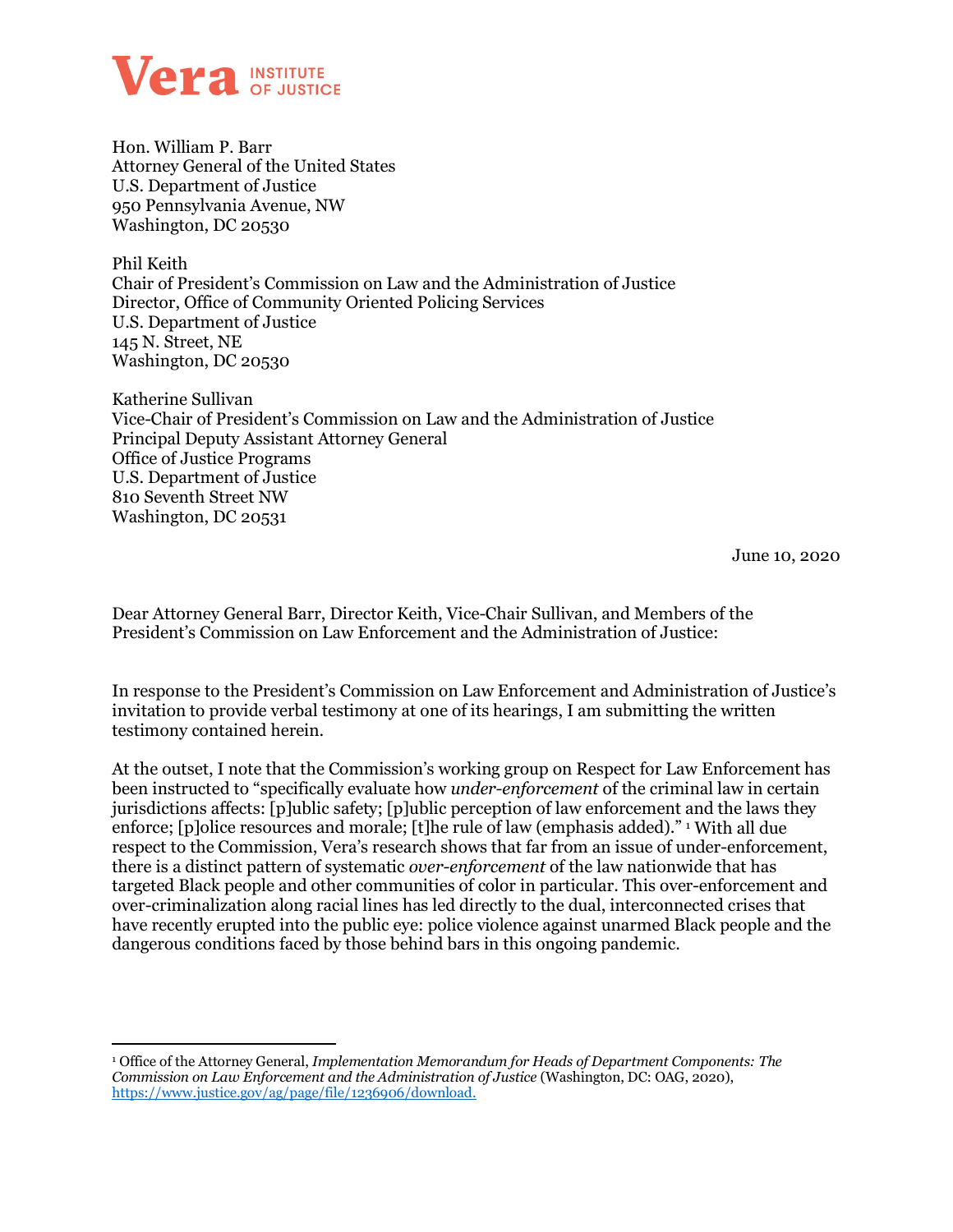In order for this Commission to fulfill its mandate to recommend actions to prevent, reduce, and control crime, as well as increase respect for the law in all our communities, I urge it to address these crises and adopt our recommendations detailed below.

## **Background on the Vera Institute of Justice**

Founded in 1961, the Vera Institute of Justice, a nonpartisan and nonprofit organization, has led efforts to study and develop effective solutions to some of the most serious and persistent justice system challenges at the federal, state, and local levels. Our work began with the Manhattan Bail Project that aimed to end New York City's overreliance on cash bail and ultimately led to the federal Bail Reform Act of 1966. Vera is unique among justice reform organizations in that we harness research, technical assistance, and advocacy expertise to produce significant solutions, at scale, to America's problem of over-criminalization and mass incarceration.

Our work encompasses close to 60 projects in 47 states in reforms that include:

- a federal pilot program with the U.S. Department of Education to expand access nationwide to prison postsecondary education programs, which enrolled nearly 17,000 incarcerated students over its first three years;
- working with state correctional agencies to limit the use of solitary confinement, with previous or current partnerships across 16 jurisdictions, 13 states, and 3 county jails;
- building restorative correctional settings for young adults in 6 states;
- partnering with local jurisdictions across 7 states to reduce their overuse of jail incarceration; and
- collaborating with reform-minded prosecutors in 6 cities and counties to implement new policies.

## **The Crisis of Over-Enforcement and Over-Criminalization**

Widespread overpolicing of communities of color has allowed the worst abuses in policing, such as police violence and murders, to go unchecked because of a systemic lack of accountability and transparency for police misconduct. The spate of recent police killings of unarmed Black men and women, including Breonna Taylor and George Floyd, are just two visible to the public among a long line of invisible others. In just the past five years, there have been 1,254 documented incidents of police officers shooting and killing Black people. This devastating statistic represents just a fraction of our nation's problem of police violence—and its legacy in slavery and white supremacy.

Two years ago, Vera created *Arrest Trends*, a data tool to explore comprehensive national and local arrest trends that primarily drew from the Federal Bureau of Investigation's (FBI) Uniform Crime Report data from 1980 to 2106. We found that in 2016, an estimated **10,662,252 arrests** were made in the United States for all offenses*.* Although the numbers have decreased since 1997, roughly 28,000 arrests still happen every day. Contrary to public perception, less than 5 percent of these arrests are for serious violent crimes. [2](#page-1-0) By far the most common arrest

<span id="page-1-0"></span><sup>2</sup> Rebecca Neusteter and Megan O'Toole, *Every Three Seconds: Unlocking Police Data on Arrests* (New York: Vera Institute of Justice, 2019), 5[, https://www.vera.org/publication\\_downloads/arrest-trends-every-three-seconds](https://www.vera.org/publication_downloads/arrest-trends-every-three-seconds-landing/arrest-trends-every-three-seconds.pdf)[landing/arrest-trends-every-three-seconds.pdf.](https://www.vera.org/publication_downloads/arrest-trends-every-three-seconds-landing/arrest-trends-every-three-seconds.pdf)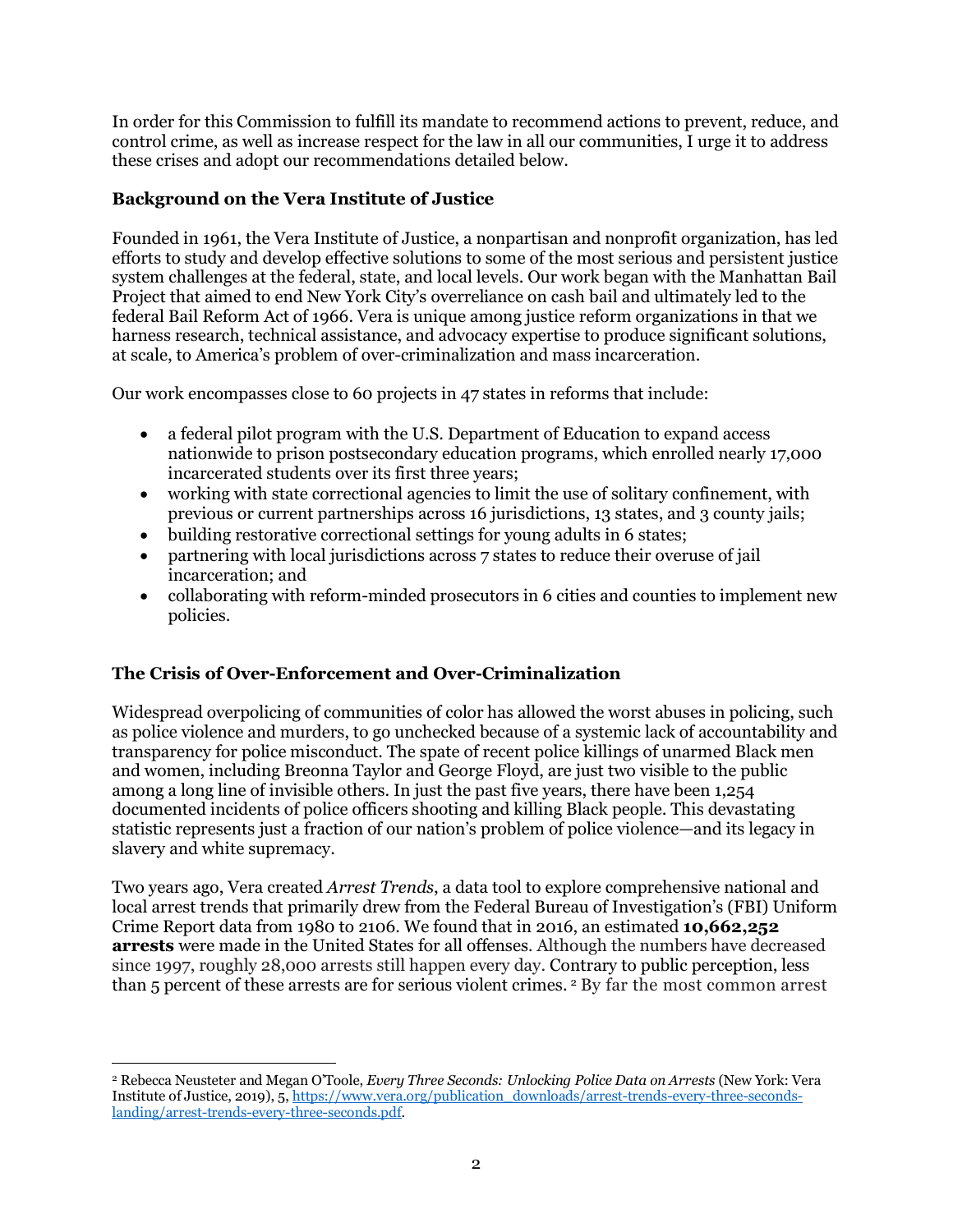category is a group of low-level offenses labeled by the FBI as "other non-traffic offenses," which accounts for more than [3](#page-2-0)0 percent of all arrests.<sup>3</sup>

The vast majority of arrests are for low-level, minor offenses and disproportionately impact people of color. **Twenty-seven percent** of the people arrested in 2016 were Black,[4](#page-2-1) even though Black people constitute only **13 percent** of the U.S. population.[5](#page-2-2) For all offenses, Black people were arrested at a rate of **2.17** times that of white people.[6](#page-2-3) For arrests for suspicion of a crime, Black people were arrested at a rate of **5.36** times that of white people.[7](#page-2-4)

Drug arrests increased by **171 percent** from 1980 to 2016, and—despite recent, smaller declines—now account for more than 1.5 million arrests annually, the vast majority of which are made for drug possession, most often marijuana possession.[8](#page-2-5) Black people were arrested at a rate of **2.12** times that of white people for drug abuse, and this rate has increased by about 61 percent since 1980.[9](#page-2-6) One out of every three Americans will have experienced arrest by age 23, but the rate among young Black men is almost one in two.[10](#page-2-7)

The data on arrest trends also indicates that over-policing impacts people across gender and geography. Arrests of women have skyrocketed over the past several decades, increasing by **83 percent** from 1980 to 2014. In 1980, women accounted for an estimated 16 percent of all arrests, but in 2014, they accounted for 27 percent.<sup>11</sup> Although metropolitan areas account for 78 percent of all arrests, cities outside metropolitan areas have the highest average arrest *rates* (5,176 per 100,000), followed by suburban cities (3,311 per 100,000), principal cities (3,193 per 100,000), nonmetropolitan counties (3,097 per 100,000), and metropolitan counties (2,806 per 100,000).[12](#page-2-9)

The problem of police violence is at least partially steeped in over-enforcement and the resources required to support this apparatus. In every arrest lies the threat of escalation, injury, and death. The excessive use of arrests also helps fuel mass incarceration, diminished public health and economic prosperity, racial inequities, and mistrust between police and

<span id="page-2-3"></span>[ethnicities/.](https://www.statista.com/statistics/270272/percentage-of-us-population-by-ethnicities/)<br><sup>6</sup> Vera Institute of Justice, "Arrest Trends" (All Offenses; Black, White), database,<br><u>https://arresttrends.vera.org/demographics?unit=rate&estimated=0&type=national&race=B#bar-chart</u>. <sup>7</sup> "Suspicion" is defined as an arrest for no specific offense and release without formal charges being placed. Vera

<span id="page-2-4"></span>Institute of Justice, "Arrest Trends" (Suspicion; Black, White), database, <https://arresttrends.vera.org/demographics?unit=rate&estimated=0&type=national&race=B&offense=27#bar-chart> <sup>8</sup> Neusteter and O'Toole, *Every Three Seconds*, 2019, 6-7.

<span id="page-2-7"></span><sup>10</sup> S. Rebecca Neusteter, Ram Subramanian, Jennifer Trone et al., Gatekeepers: The Role of Police in Ending Mass *Incarceration* (New York: Vera Institute of Justice, 2019),

[https://www.vera.org/downloads/publications/gatekeepers-police-and-mass-incarceration-fact-sheet.pdf.](https://www.vera.org/downloads/publications/gatekeepers-police-and-mass-incarceration-fact-sheet.pdf) <sup>11</sup> Neusteter and O'Toole, *Every Three Seconds*, 2019, 9.

<span id="page-2-0"></span><sup>3</sup> "Other non-traffic offenses" are classified by the FBI as non-serious, low-level offenses, but little else is known about these arrests, making it difficult to understand their utility and effect in maintaining public safety.

<span id="page-2-1"></span><sup>4</sup> Vera Institute of Justice, "Arrest Trends" (Demographics), database,

<span id="page-2-2"></span><sup>&</sup>lt;sup>5</sup> Erin Duffin, "Percentage Distribution of Population in the United States in 2016 and 2060, by Race and Hispanic Origin," Statista, January 28, 2020[, https://www.statista.com/statistics/270272/percentage-of-us-population-by-](https://www.statista.com/statistics/270272/percentage-of-us-population-by-ethnicities/)

<span id="page-2-6"></span><span id="page-2-5"></span><sup>9</sup> Drug abuse is defined as the unlawful cultivation, manufacture, distribution, sale, purchase, use, possession, transportation, or importation of any controlled drug or narcotic substance. Vera Institute of Justice, "Arrest Trends" (Drug abuse; Black, White), database,<br>https://arresttrends.vera.org/demographics?unit=rate&estimated=0&type=national&race=B&offense=18#bar-chart.

<span id="page-2-9"></span><span id="page-2-8"></span><sup>&</sup>lt;sup>12</sup> A "principal city" is the main core city in a metropolitan area. Ibid., 8.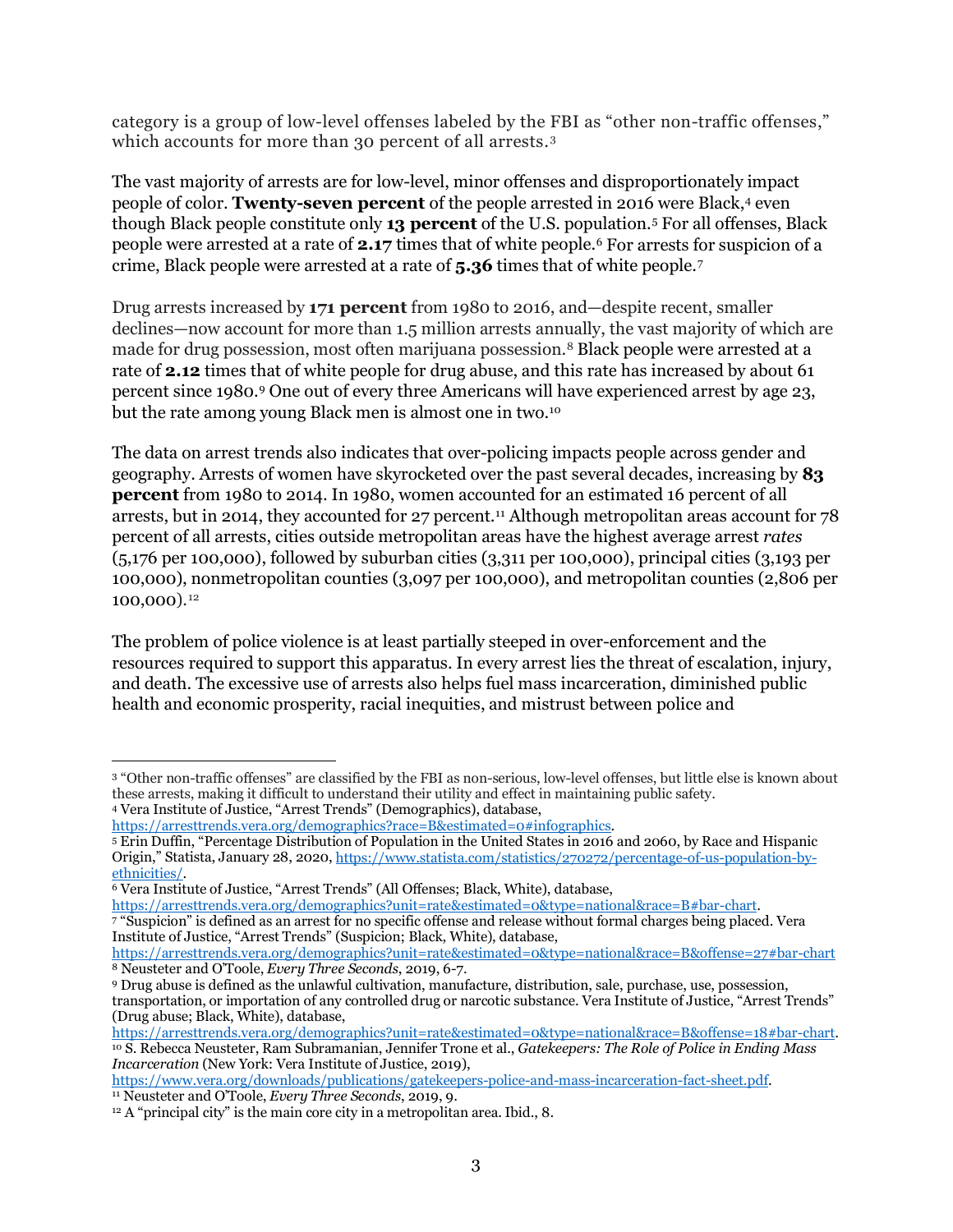communities.[13](#page-3-0) Cities and communities spend far more on policing than other services, such as welfare or housing. Police department budgets remain at an all-time high, while state and local budgets face a period of austerity and cuts likely to reduce critical public services such as education and community mental health resources.

Although arrests dropped by more than 25 percent from 2006 to 2016, they remain far too high. However, the decline and its timing parallel widespread changes in policing policies, such as the decriminalization of certain offenses (such as "runaways" and "vagrancy"), changing practices around pedestrian and vehicle stops, and the growing recognition that America incarcerates too many people. This trend indicates that public policy reforms can impact policing practices—and that the need for much greater reforms remains.

To meet this need, the Commission should address over-enforcement and recommend, at a minimum, the following steps: (1) require all local law enforcement agencies to collect accurate and complete data on police misconduct and use of force; disaggregated by all demographic categories; (2) prohibit all forms of excessive force and require implementation of de-escalation and non-enforcement policies and responses; and (3) shift resources from local law enforcement to communities for services for low-income and vulnerable residents, such as free medical clinics, community mental health centers, public housing, and workforce training and assistance.

## **Racial Disparities in Arrests Contribute to Disparities in Prosecution**

When Black people are arrested at disproportionately higher rates, it kicks off a process through the criminal justice system in which Black people are penalized more harshly at every stage. [14](#page-3-1)  As Vera has documented, these disparities have driven our system of mass incarceration along racial lines, and this process is borne out by the data, including prosecution and charging data.

At the beginning of the legal process, Vera's data shows that higher arrest rates for Black people leads to higher prosecution rates. In an upcoming report, our research on the charging decisions in St. Louis, Missouri, revealed that Black people were vastly overrepresented in the criminal justice system. Despite making up 46 percent of the city's population, they accounted for 74 percent of people prosecuted by the office. That disparity is heavily influenced by whom the police arrest and present to the Circuit Attorney's Office.

The same trends have been identified in other cities. One analysis found that in Washington, DC, the large racial disparities in the arrest phase continued through the post-arrest and dispositional phases.[15](#page-3-2) While Black residents made up 47.6 percent of the population from 2009 to 2011, they represented most of the arrests for nonviolent offenses, include traffic, drug, disorderly conduct, and non-aggravated assaults. These huge racial disparities persisted as these cases were processed through the criminal justice system.

<span id="page-3-0"></span><sup>13</sup> Elizabeth Hinton, LeShae Henderson, and Cindy Reed, *An Unjust Burden: The Disparate Treatment of Black Americans in the Criminal Justice System* (New York: Vera Institute of Justice, 2018), [https://www.vera.org/downloads/publications/for-the-record-unjust-burden-racial-disparities.pdf.](https://www.vera.org/downloads/publications/for-the-record-unjust-burden-racial-disparities.pdf)

<span id="page-3-1"></span><sup>14</sup> Ibid.

<span id="page-3-2"></span><sup>15</sup> Washington Lawyers' Committee for Civil Rights and Urban Affairs, *Racial Disparities in Arrests in the District of Columbia, 2009-2011* (Washington, DC: WLC, 2013),

[https://mpdc.dc.gov/sites/default/files/dc/sites/mpdc/page\\_content/attachments/wlc\\_report\\_racial\\_disparities\\_0](https://mpdc.dc.gov/sites/default/files/dc/sites/mpdc/page_content/attachments/wlc_report_racial_disparities_0.pdf) [.pdf.](https://mpdc.dc.gov/sites/default/files/dc/sites/mpdc/page_content/attachments/wlc_report_racial_disparities_0.pdf)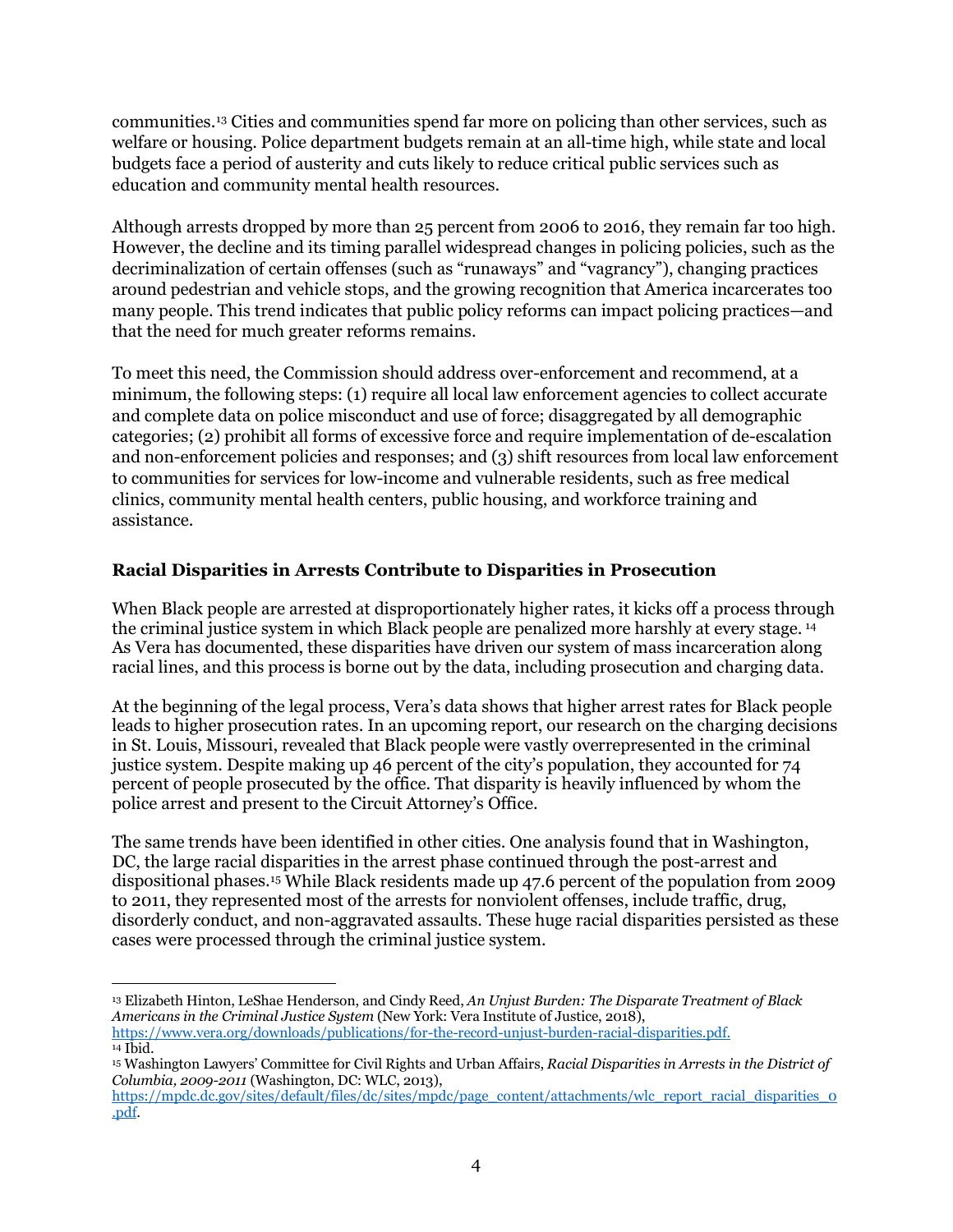## **Addressing the COVID-19 Crisis**

Excessive and racially disproportionate arrests and prosecution have led to the overincarceration of far too many people in the United States—a whopping 2.3 million. As Vera has found, high incarceration rates that exceed a "tipping point" at the neighborhood and state level can actually lead to higher crime rates, contravening public safety goals[.16](#page-4-0) It can also harm those unnecessarily incarcerated, which has never been more apparent than during the ongoing COVID-19 pandemic. Yet, despite the fact that 11 of the 15 COVID-19 "clusters"—places that have the largest number of known infections in the country—are correctional facilities, [17](#page-4-1) the known number of people who have been released from jails and prisons since March is only a small fraction of those behind bars.

The vast majority of jails, prisons, and detention centers house people in inhumane conditions that make it impossible to maintain six feet of distance; have not provided enough masks, disinfectant, and cleaning supplies to prevent infection and spread; and lack basic medical infrastructure to quarantine or medically isolate those who are symptomatic or who test positive. Given these conditions, it is unsurprising that the little data available from correctional facilities has shown a spike in infections and deaths among those inside.

As of June 2, 2020, a total of 40,656 incarcerated people in prisons have tested positive; among those cases, 496 have died.[18](#page-4-2) In one prison in Marion, Ohio, the Marion Correctional Institution, around 85 percent of the incarcerated population—2,181 of 2,564—tested positive for COVID-19. The Ohio Department of Rehabilitation & Correction only uncovered this infection rate—the highest known in the world—by taking a unique approach and testing every single person in their custody, including asymptomatic individuals.[19](#page-4-3)

Within the federal system, there are 2,068 people incarcerated and 185 people working within the Bureau of Prisons (BOP) nationwide who have confirmed positive test results for COVID-19 as of June 8, 2020. Seventy-eight people incarcerated in the BOP system have died of COVID-19, with a single BOP staff member death reported. A total of 62 BOP facilities and 24 residential reentry centers have been affected.[20](#page-4-4)

Because of the disproportionate representation of people of color serving time in U.S. prisons and jails, they are more likely to face the unsafe conditions inside correctional facilities. Of the people in state or federal prison, approximately 33 percent are Black, 30.3 percent are white,

<span id="page-4-4"></span><span id="page-4-3"></span><span id="page-4-2"></span><span id="page-4-1"></span><sup>18</sup> 21,832 incarcerated people have recovered. The Marshall Project, *A State-by-State Look at Coronavirus in Prisons*, accessed May 27, 2020, [https://www.themarshallproject.org/2020/05/01/a-state-by-state-look-at-coronavirus-in](https://www.themarshallproject.org/2020/05/01/a-state-by-state-look-at-coronavirus-in-prisons)[prisons.](https://www.themarshallproject.org/2020/05/01/a-state-by-state-look-at-coronavirus-in-prisons) Data from *Covid Prison Data* indicates, similarly, that 20,593 incarcerated people and 7,061 correctional staff across 50 jurisdictions have tested positive as of June 4, 2020[: https://covidprisondata.com/.](https://covidprisondata.com/) <sup>19</sup> 2,181 reflects the total number of confirmed cases over the entire testing period, starting April 11, 2020. Of that figure, 2,100 have recovered and 14 have died: Ohio Department of Rehabilitation & Correction, *COVID-19 Inmate Testing*, updated May 26, 2020[, https://coronavirus.ohio.gov/static/DRCCOVID-19Information.pdf.](https://coronavirus.ohio.gov/static/DRCCOVID-19Information.pdf) <sup>20</sup> 3,957 incarcerated people and 452 staff have recovered. Federal Bureau of Prisons, "COVID-19 Cases," accessed June 9, 2020[, https://www.bop.gov/coronavirus/index.jsp.](https://www.bop.gov/coronavirus/index.jsp)

<span id="page-4-0"></span><sup>16</sup> Don Stemen, *The Prison Paradox: More Incarceration Will Not Make Us Safer* (New York: Vera Institute of Justice, 2017)[, https://www.vera.org/downloads/publications/for-the-record-prison-paradox\\_02.pdf.](https://www.vera.org/downloads/publications/for-the-record-prison-paradox_02.pdf) <sup>17</sup> "Coronavirus in the U.S.: Latest Map and Case Count," *New York Times*, accessed June 10, 2020, https://www.nytimes.com/interactive/2020/us/coronavirus-us-cases.html#hotspots.